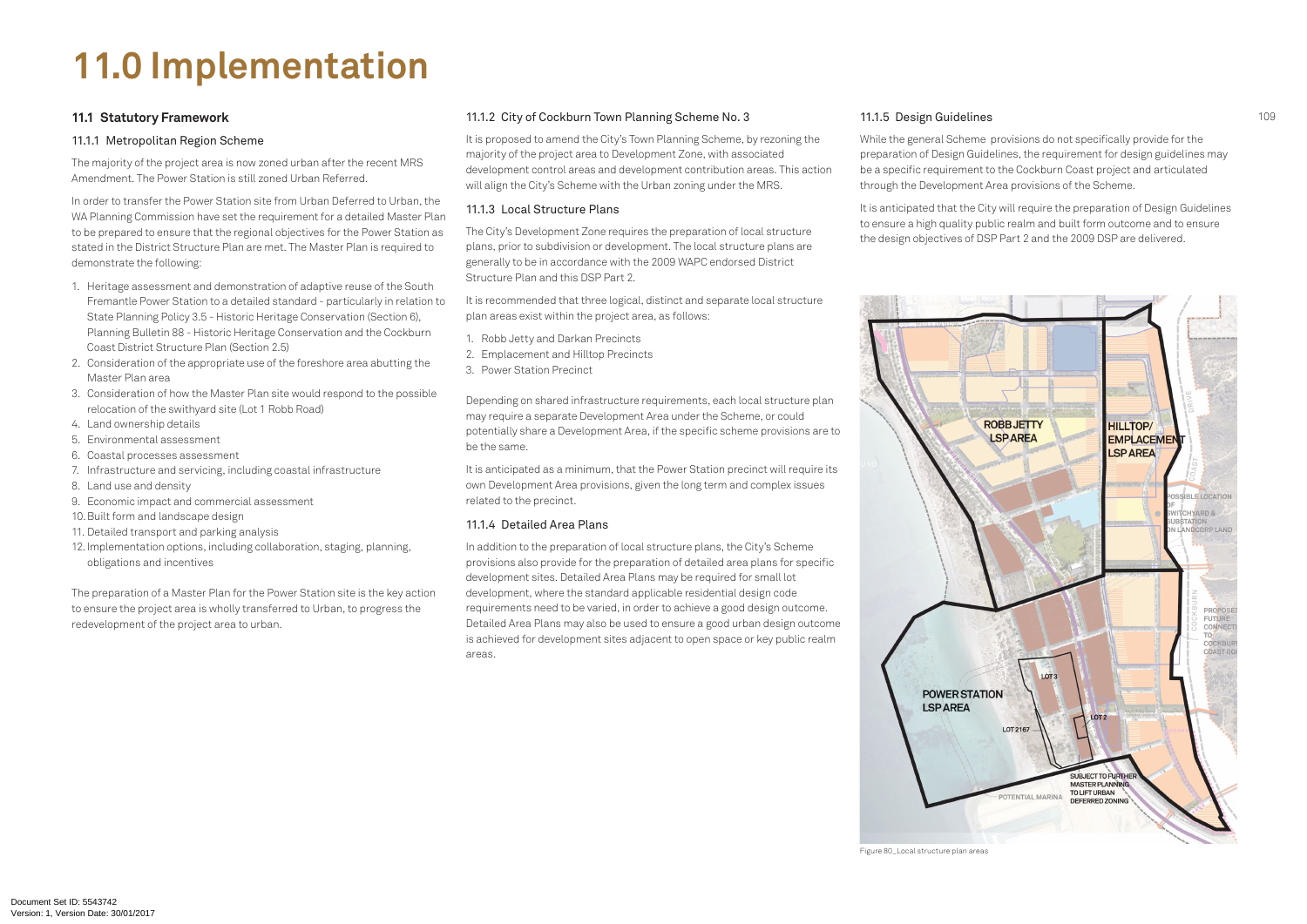# **11.0 Implementation**

#### 110 **11.2 Development Contribution Plan**

The City's Scheme requires the preparation of a Development Contribution Plan, where the land in question is within a Development Contribution Area. As the Cockburn Coast will require a coordinated and equitable approach to the delivery of key infrastructure works, this requirement is applicable.

- The Development Contribution Area to which the Development Contribution Plan applies
- The infrastructure to be funded through the Development Contribution Plan
- The method of determining the Cost Contribution of each Owner towards the infrastructure to be funded through the Development Contribution Plan

The City's Scheme requires that Development Contribution Plans specify:

State Planning Policy 3.6 (SPP 3.6) and Planning Bulletin 100 outline the content requirements for Development Contribution Plans and outlines specific items of infrastructure and works that developer contributions may be collected for. In accordance with this policy, developer contributions can be sought for:

- Public open space above and beyond the standard rate of provision, to ensure equitable distribution of costs associated with the provision of public open space
- The upgrade of Cockburn Road, including
- • Land cost of widening
- • Construction cost of upgrade/widening the road
- • Cost of service relocations as a result of the roadworks
- • Drainage cost for the roadworks
- • Cost of intersection and traffic management works
- • Drainage infrastructure, where a district drainage scheme is required
- In the case that a public pedestrian overpass is required over the railway reserve
- • Certain community infrastructure, as identified in a Community Needs Assessment and outlined in the Development Contribution Plan
- • Associated consultancy costs involved in the preparation of the Development Contribution Plan and associated studies
- • A new item of infrastructure
- • Land for infrastructure
- An upgrade in the standard of provision of an existing item of infrastructure • An extension to existing infrastructure
- The total replacement of infrastructure once it has reached the end of its economic life
- • Other costs reasonably associated with the preparation, implementation and administration of a development contribution plan

In the case of the Cockburn Coast project, developer contributions are likely to be required for the following specific items:

- • Cockburn Coast Steering Committee
- • Integrated Transport Plan Steering Committee
- • Substation Working Group
- Power Station Precinct Steering Committee

## **11.3 Improvement Plan 33**

Improvement Plan 33 could be expanded to introduce a new Improvement Scheme to facilitate redevelopment of Cockburn Coast. The Improvement Plan mechanism is not seen as the most direct or efficient approach to redevelopment of Cockburn Coast for the following reasons:

> • Cross jurisdictional governance (vertical integration) • Input from all relevant sectors (horizontal integration) • Cross-boundary mandate • Risk management (not avoidance) paradigm

- • A new Improvement Scheme would need to be prepared, publicly advertised and gazetted, which would mean a lengthy timeframe would elapse prior to the new statutory framework being put in place. It will ultimately be more timely and efficient to amend the City's local scheme to provide an appropriate framework for the preparation of local structure plans and other statutory mechanisms to facilitate redevelopment.
- • Unlike other strategic instruments, the WAPC is involved in undertaking the development required under an improvement plan. It can do so on land it already holds or land it acquires under the PD Act (i.e. reserved land it compulsorily acquires under Part 11), or by entering into an agreement with a private owner. Therefore, the WA Planning Commission would need to enter into a process of acquiring land to facilitate redevelopment. Given LandCorp owns approximately 40% of the developable land already, land acquisition by the WAPC is not considered necessary.
- Improvement plans still do not have any statutory effect, as they do not remove the land in question from the overall strategic planning it is subject to under existing region or local planning schemes. As such, development undertaken under an improvement plan is subject to the usual requirements regarding approvals under those schemes. This therefore, limits the statutory weight of Improvement Schemes and accordingly it is considered more efficient and effective to amend the City's Scheme to provide an effective framework as the City's Scheme will still have some effect under a Improvement Scheme anyway.

- Be sufficiently connected with the industry networks
- Be in a position to receive constant feedback from key stakeholders within the Sub-region, and related regions
- Provide a balance of big-picture strategic decision-making and resource allocation
- • Sit between the tiers of government
- Have access to quality information that is delivered in a timely manner • Have the ability to act upon information pro-actively
- 
- • Understand and effectively manage risk

### **11.4 Governance Framework**

A number of governance structures have been identified at the outset of the project, including:

This comprehensive decision framework has been integral to establishing a focussed engagement approach with key stakeholders to deliver solutions to complex infrastructure issues facing Cockburn Coast. The key outcomes of the Integrated Transport Plan Steering Committee is contained at Appendix A.

The Power Station Precinct Steering Committee and Substation Working Group are to be engaged in the next phase of the project in conjunction with the preparation of local structure plans.

## **11.5 Economic Development Governance**

Sustainable economic development implies the active creation of highquality employment within Cockburn Coast through targeted strategic industry development, and the creation of a nationally and internationally competitive value proposition. Achievement of true economic development requires a dedicated delivery agency that interacts effectively with the dynamic commercial value chains within Cockburn Coast, leveraging financial and human resources to produce optimal outcomes for the Sub-regional economy.

In order to achieve the vision for Cockburn Coast, a dedicated agency will need to focus on the practical implementation of economic development initiatives and be accountable for achieving the economic targets and vision for Cockburn Coast. The agency must be well resourced, self-sustaining and act with a high degree of autonomy in identifying and executing economic development initiatives with a strategic global focus.

The agency should tap into the expertise of a range of individuals and agencies from all tiers of government as well as non-government sectors of the economy. The key characteristics of the proposed governance model include:

- 
- 
- • Access to variety of revenue streams

Blending the key characteristics of a successful governance model will help to build an extensive knowledge base within the sub-region that can be utilised for effective economic development implementation. Practically, this means that the delivery agency should actively engage with the private sector, education institutions and the public sector, and encourage stakeholders to interact as partners within a sub-regional economy, instead of as competitors for local resources.

The delivery agency needs to: